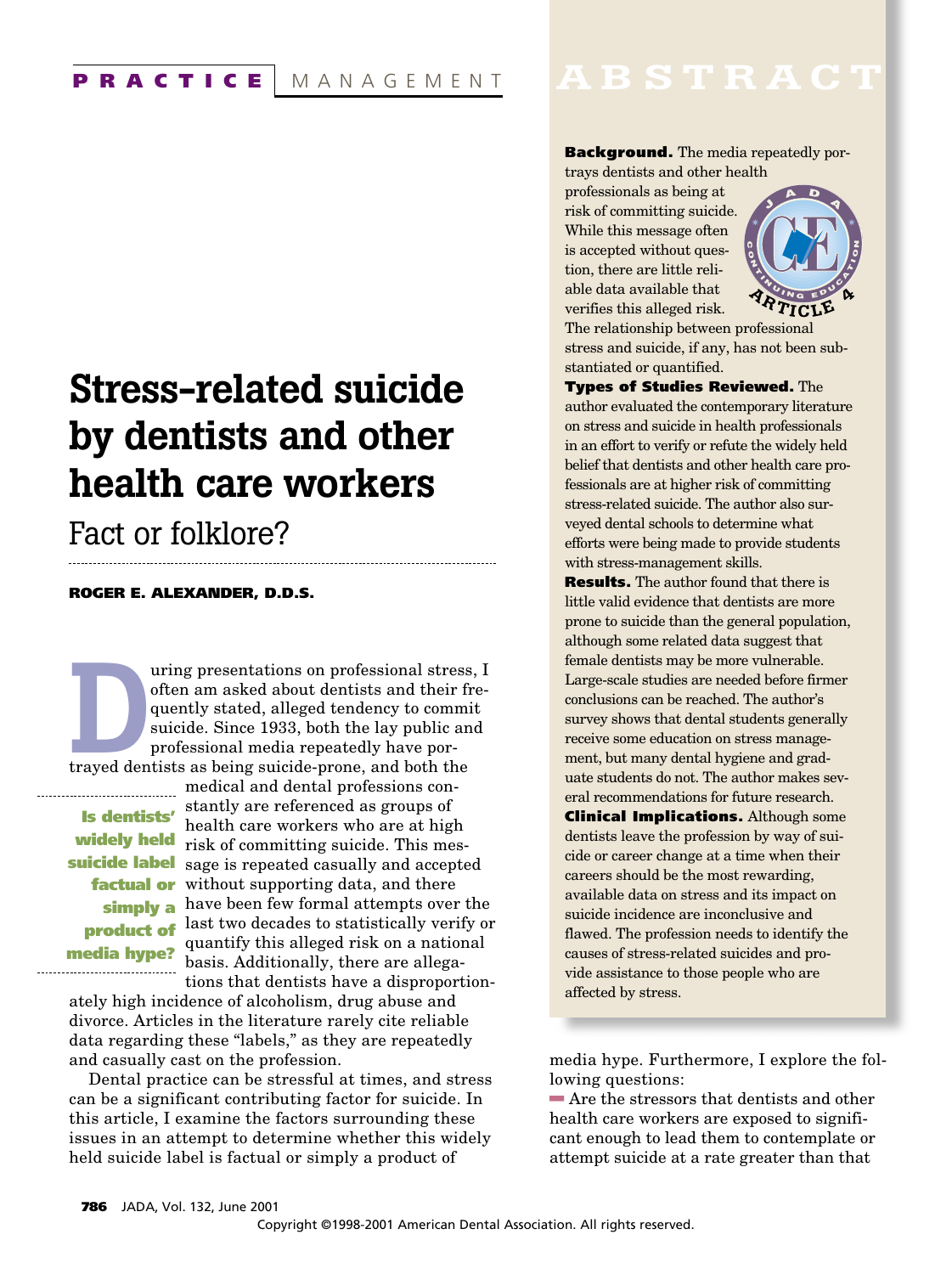of the general population?

 $\blacksquare$  Is the incidence of divorce or alcoholism a significant factor in dentists' suicides?

 $\blacksquare$  Do the health care professions tend to attract people who are inherently more vulnerable to suicidal ideation?

 $\blacksquare$  If the data do confirm there is a problem, is the profession providing sufficient resources to recognize and deal with the problem?

#### **LITERATURE REVIEW ON DENTISTS AND SUICIDE**

Suicide was the seventh leading cause of death in the United States in 1997 (11.6 deaths per 100,000 population).1 According to the National Center for Health Statistics, an estimated 31,000 Americans—including health care workers—died in 1996 from self-inflicted injuries (suicide).<sup>1</sup> There are no reliable, current global data on the prevalence of dentists' suicides alone. Suicide in the general population is underreported by as much as 33 percent owing to the stigma associated with it, especially in certain cultures.<sup>2,3</sup> It is estimated that for every physician's suicide there have been at least eight to 10 failed suicide attempts made by physicians,<sup>4</sup> but it is not known if this incidence extends to dentistry. Lang-Runtz<sup>5</sup> said that the numerical equivalent of one large dental school class is lost each year to suicide but does not cite the origins of the data. Similar generalizations have been cited for medicine.<sup>6</sup>

In the general population, whites commit suicide at a higher rate than do nonwhites (2.7:1) and males at a greater rate than females  $(4:1).^{1,7}$ As of 1996, the states experiencing the greatest number of suicides per 1,000 population were Nevada, Arkansas, Montana, New Mexico, Wyoming and Colorado, although more populous states obviously rank higher in total numbers.<sup>1</sup>

Bers<sup>8</sup> said that the contemporary statistical origins of the belief that dentists commit suicide at a higher rate than the general population seemed to have occurred in the 1960s; he based this opinion on articles that appeared at that time. Over the years, several articles have suggested that dentists, attorneys and physicians have 2.5 to 5.5 times the overall suicide rate of other white-collar workers or matched general population groups. $2,7,8$ 

These assertions were not questioned closely until 1975, when the American Dental Association published a study showing that data from 31 states (from which data were available) did not

support the conclusion that dentists commit suicide at higher rates than the general population.<sup>9</sup> Between 1975 and the mid-1980s, additional articles also appeared to refute the relationship. $3,7,10,11$ A review of 8,945 American and Canadian dentists' death certificates was published in 1976, revealing that male dentists actually had a lower suicide-specific death rate from 1960-1965 than did the general, white male population.7 Arnetz and colleagues wrote an article that supports this view.<sup>12</sup> Forrest<sup>13</sup> evaluated the varying factors related to dental stress, but noted that a national conference convened by the ADA in 1977 concluded that the suicide rate of dentists was exaggerated.<sup>14</sup> Revicki and  $May<sup>11</sup>$  reported only 10 dentist suicides per 100,000 population per year in North Carolina from 1978-1982, the lowest rate among all major health care professions.

Two articles suggest that dentists who are members of organized dentistry have a lower suicide rate than do dentists who are not members of organized dentistry<sup>2,8</sup>; however, the reason was unclear in the articles, and I am unaware of any  $follow-up$  studies. Simpson and colleagues<sup>2</sup> retrospectively analyzed dentist suicides in Iowa over a 13-year period and concluded that the suicide rate for younger dentists (aged 24-44 years) was 2.6 times that of the matched national male population. While they found that the suicide rate for older dentists (ages 45-64 years) was lower than that of the younger dentists, they found another increased incidence spike after age 65 years. Overall, they found a prevalence of 9.7 suicides per 100,000 population compared with 8.98 per 100,000 for the general U.S. population. They cautioned that the small sample size could have resulted in statistical artifacts. Citing interviews they conducted with 25 dentists, sociologists Hilliard-Lysen and Riemer<sup>15</sup> published an article in 1986 that presented dentists in a negative light and stated that dentists were suicide-, divorceand drug and alcohol abuse–prone.

In 1984, Dental Management, a national dental magazine, surveyed a random sample of 2,500 dentists, with a 40.7 percent response rate.16 Results showed that 6.7 percent of the responding dentists admitted that they had considered suicide at some time in their careers, while 16.1 percent rated dentistry as "extremely stressful."

A detailed evaluation in an article by Stack<sup>7</sup> was the first to attempt to sort through the conflicting data and arrive at some reasoned conclu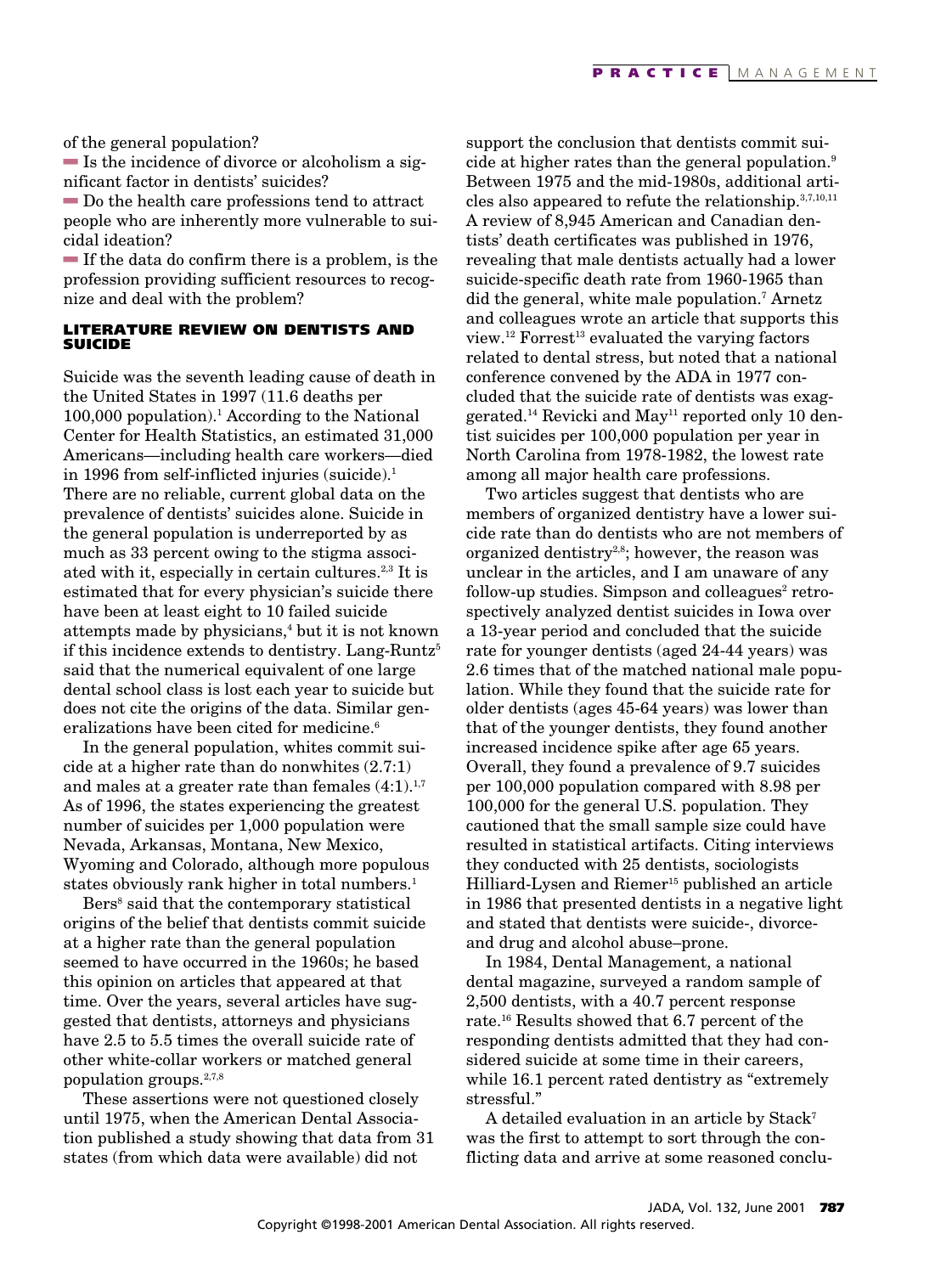sions. Unfortunately, his analyses were flawed by the use of hearsay, public perceptions, assumptions and currently outdated practice information that may no longer be applicable. Using U.S. Public Health Service data from 21 states, Stack alleged a significant relationship between dentists and suicides, which he theorized might be the result of occupational stress. Given the article's weaknesses, however, I believe the conclusions are questionable.

Stack's study is typical of many that are based on regional or localized data collected over brief periods that may or may not be representative of the long-term national prevalence. The data in many studies are suggestive rather than definitive.8,17 The ADA last reported nationwide data on dentists' mortality for the period of 1968-1972.<sup>9</sup>

The adjusted average age of death for dentists with "mental, psychoneurotic and personality disorders" during this period was lower than that of the overall white male population of the United States older than 24 years of age. The ADA's data did not support the premise that dentists end their lives prematurely

through suicide in numbers greater than do the general public. In fact, when all causes of death were considered, dentists had an average life span that exceeded that of the general population by 2.8 years. $9$ 

#### **SUICIDE IN OTHER HEALTH CARE PROFESSIONS**

Because of the many parallels with dentistry, it is relevant to examine suicide in other health care professions.

**Medicine.** Three percent of all reported physician deaths reportedly are suicides; it is estimated that up to 5 percent more are not reported.18 The suicide rate for female physicians is three to four times higher than that of the general population, and the suicide rate for male physicians is 1.15 to three times higher than that of the general population.<sup>18-21</sup> It has been suggested that many professionals who commit suicide are alcoholics or have a primary affective disorder (such as unipolar or bipolar [manicdepressive] disorder) that manifest itself clinically as anxiety, irritability and depression.<sup>12,22</sup> Up to two-thirds of female physicians are alleged to have affective disorders.<sup>17</sup> If this is correct, many physicians' suicides can be viewed as outcomes of

pre-existing disorders in people who selected medicine as a career.<sup>12,18,20</sup> To the best of my knowledge, this relationship has never been explored in dentists.

Over a two-year period (1965-1967), the American Medical Association, or AMA, reported that 2.61 percent of male physicians' deaths and 5.72 percent of female physicians' deaths were classified as suicides.20 One study speculated that female physicians are more suicide-prone at the beginning of their careers and in midlife, which suggests a problematic relationship with their "dual-role responsibilities" as family providers and health care providers.<sup>23</sup> Another study hypothesized that prejudices against women may cause them to perform under higher competitive pressures, which may contribute to their

> distress.<sup>21</sup> Yet other authors argue that the increased female incidence is a statistical artifact owing to unusually low suicide rates in other female populations.23 We do not know, however, if these concepts apply to our growing population of female dentists. Reliable contemporary studies are needed.

The mode of most female physicians' suicides is drug ingestion, while male physicians' suicides are divided evenly between drug ingestion and violent causes (for example, gunshot wounds, hanging, jumping).<sup>12,24</sup> Physicians' spouses are alleged to have a higher suicide rate than the general population, but reliable data are lacking.18,25,26 Comparable dental data also are lacking.

**Nursing.** Although earlier articles suggested that nurses were prone to depression, Trinkoff and colleagues $27$  did not find that nurses were any more likely to suffer from depression than were matched nonnurse controls. Hawton and Vislisel<sup>28</sup> cite seven studies<sup>29-35</sup> that support a significantly increased incidence of suicide in female nurses, but I believe the data suffer from the same inadequacies as I noted previously. There are few published articles relating to suicide in nurses, but three have raised some interesting questions that have not yet been addressed.28,36,37 Citing a 1990 Japanese study of medical students and caffeine,<sup>36</sup> Hawton and Vislisel<sup>28</sup> also mention that caffeine may somehow protect females against depression and suicide (but not males).

Another study draws an interesting correlation

**There are no reliable, current global data on the prevalence of dentists' suicides alone.**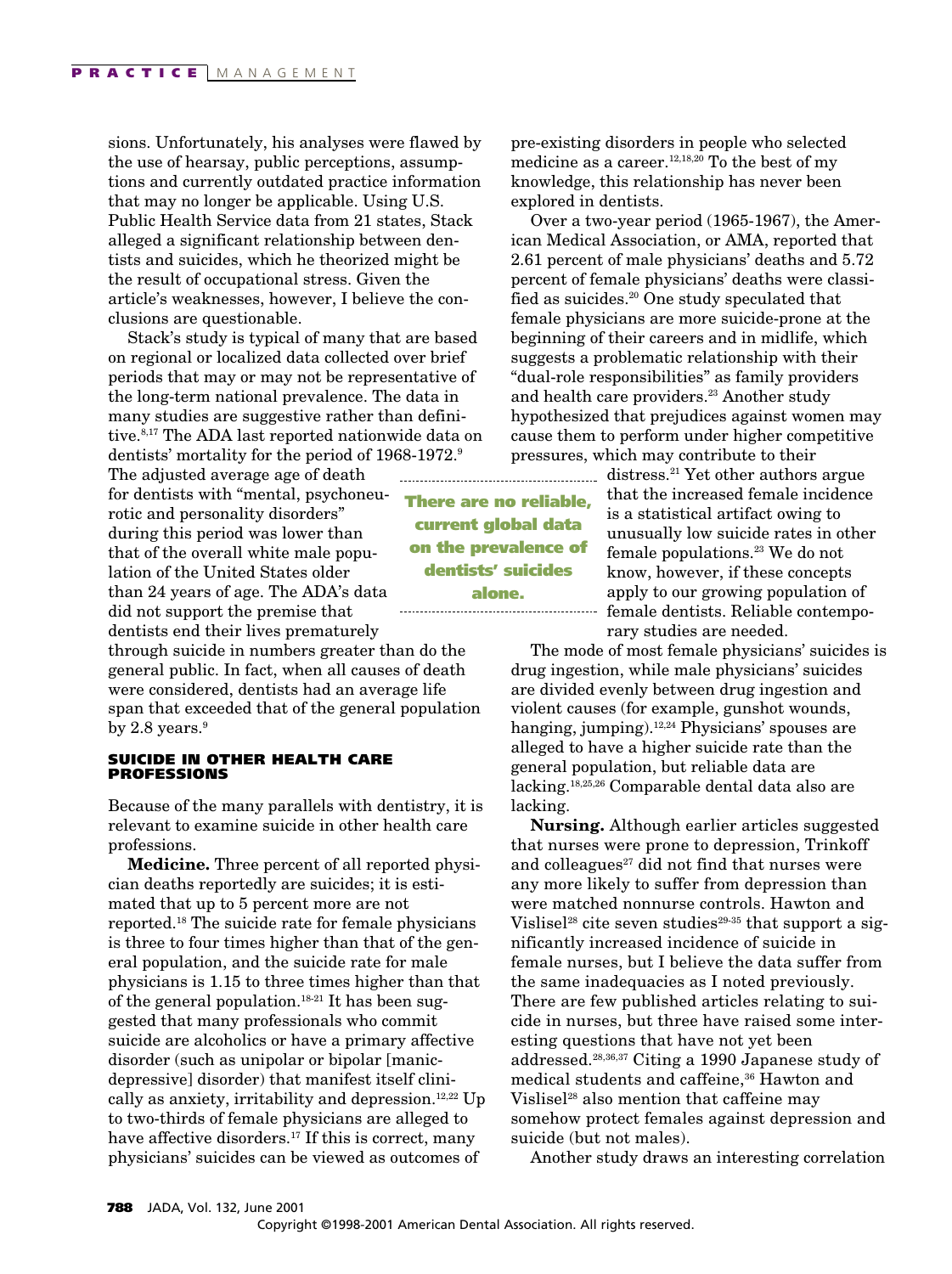between smoking and suicide in nurses.37 In a study of more than 121,000 mostly white, middleaged, female registered nurses over a 12-year period, researchers found that nurses who smoked were at two to four times higher risk of committing suicide than were nonsmokers. Those who smoked 25 or more cigarettes per day had the highest risk. That article also states that up to 20 percent of all nurses who commit suicide are alcoholics.37 I was not, however, able to identify any further studies that had been published in this area.

**Dental auxiliaries.** My electronic database searches failed to find any major studies regarding occupational stress and suicide in American dental auxiliaries. Dental staff members' stress allegedly has been a significant factor

in practices, but there are no supporting data that correlate the work environment with suicides or suicidal attempts by dental assistants, hygienists and other auxiliary personnel.

#### **SUICIDE DATABASE DEFICIENCIES**

The few statistical studies that are available on health care workers' suicide trends are replete with problems, including the following:

 $\blacksquare$  The majority of published data involve white males in a practice environment different from that experienced today. With more women and ethnic minorities now in the dental profession and a change in practice patterns, there is a need for newer studies to update the older data.

 $\blacksquare$  Most studies are based on small, regional samples that can lead to statistical bias and may not be representative of the profession as a whole. In one article, for example, all studied dentists were undergoing psychiatric treatment as inpatients. $15$ A broader national data collection effort with variables controlled seems to be needed.

 $\blacksquare$  Many cited articles are anecdotal and have little scientific foundation. Some cite unsupported "facts" without identifying the validity of their sources.<sup>5</sup>

 $\blacksquare$  Statistics regarding suicide in the health care professions may be higher because physicians and dentists may be more successful at killing themselves than the lay public because of their knowledge or access. Furthermore, suicide mortality data do not include unsuccessful attempted sui-

cides and suicidal gestures (an attempt at suicide performed to gain attention, but without intent to kill oneself; for example, shallow slitting of the wrists). Rothman<sup>3</sup> expresses the view that people who attempt suicide are wrongly thought to have not intended the act when, in fact, most are deliberate acts of self-damage that are not accompanied with a certainty of survival. Medical examiners, however, may be inclined to give cases the benefit of the doubt and not report them as suicides and may err on the side of caution because of the stigma attached to suicide, the legal ramifications and insurance claims implications.<sup>2,10</sup>  $\blacksquare$  Suicides tend to be underreported because suicide has an associated stigma of shame and religious implications. Many families or reporting agencies may not identify a suicide as such, $3,8,10$ 

> and the true cause of death may be cloaked in other diagnoses (such as "gunshot" instead of "self-inflicted shotgun wounds") or is suggested to be "accidental."10,12,18,19

 $\blacksquare$  Data from retired and inactive dentists can be included, leading to distortions in the data relative to those currently in practice.  $\blacksquare$  There can be professional practice changes over time, and data reported from earlier studies then can become statistical artifacts in

later periods.

In 1977, the ADA's Bureau of Economic Research and Statistics (now the Survey Center) evaluated available research data (as opposed to subjective review articles) and attempted to determine whether there are atypical, unique working conditions in dentistry that lead to suicide, and if so, to what extent.<sup>17</sup> They concluded that dentists have an overall death rate from all causes that is lower than the white, male population of equivalent ages, and 73 percent of dentists actually live to be 64 years of age or older. No data were found that suggest excessive death rates from occupational exposure hazards, such as mercury as was alleged in one article.15 In fact, the Bureau of Economic Research and Statistics found very little information on any possible causes of suicide.<sup>17</sup> The ADA does not have any formal program for collecting and analyzing data related to suicides and suicide attempts of member dentists, comparable to the AMA's surveillance program that was in place until 1999 (Linda Kittelson, M.S., R.N., C.S.A.D.C., man-

**The majority of published data on health care workers' suicide trends involve white males in a practice environment different from that experienced today.**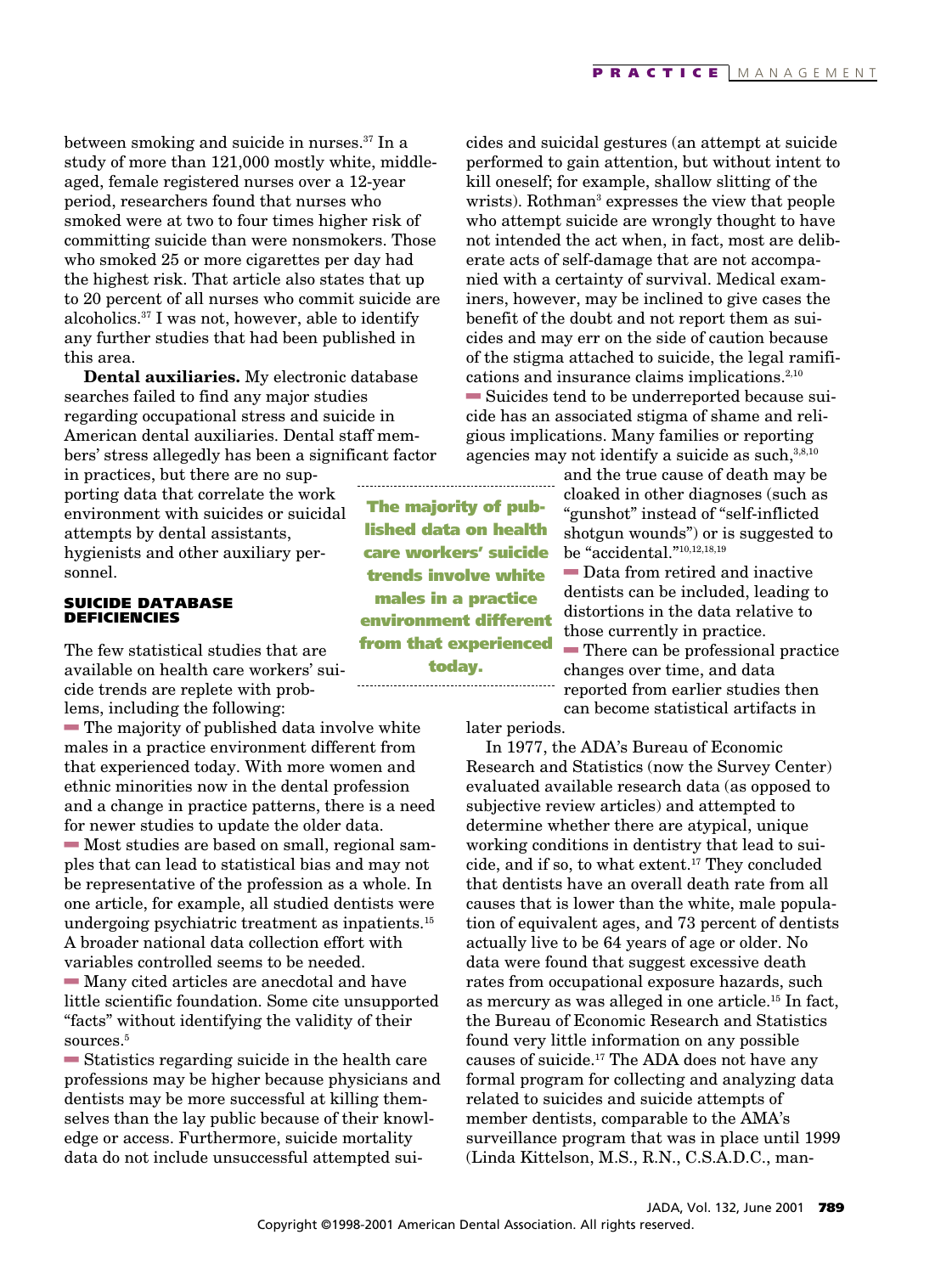ager, Dentist Well-Being Programs, ADA Council on Dental Practice, personal communication, 1999).

#### **IS THERE A RELATIONSHIP BETWEEN SUICIDE AND PROFESSIONAL STRESS?**

Several authors suggest that many common stressors in dentists' professional lives allegedly serve as potential risk factors for suicide. Most of those stressors appear to be subjective, not factual. $10,13,37$  $\blacksquare$  Although the profession is changing, many dentists still work in relative isolation, without daily peer interactions, and this is alleged to be a factor for stress, suicide or both.<sup>7</sup> Considering that physicians also are at risk of committing suicide and often have more opportunities for intraprofessional sharing, I believe it can be argued that this is of minor relevance, if any.

 $\blacksquare$  It has been alleged that the many personality traits that characterize a good dentist also can predispose them to depression.<sup>10,15</sup> Dentists allegedly are "perfectionists" who become frustrated when cases do not turn out perfectly and are frustrated

with patients' lack of motivation to pursue idealistic treatment goals. There are few reliable data to support these hypotheses, $17$  and frustration is not unique to dentistry. Other common traits control of emotional expression, compulsive attention to details, conscientiousness, deferral of gratification—also have been reported.<sup>10</sup>

 $\blacksquare$  Some patient interactions reportedly are characterized by terms like frustration, apprehension, discomfort, fear and hostility.7,15,16 In one study of 133 recent graduates, 73 percent of the dentists identified stressors such as patients' missed appointments, fears, dissatisfaction with treatment, payment problems and insurance companies, as well as discrepancies between the dentists' high ideals and the realities of day-to-day practice.38 These findings were consistent with findings in at least one other survey.39

 $\blacksquare$  Some dentists allegedly perceive themselves as second-class providers in the health world and sense that they do not have the same prestige and status as physicians.<sup>7,38</sup> This, however, has not been well-studied.

**Dentists may encounter repeated "conversa**tional garbage" from patients, social contacts and the public at large. $10,15$  This is defined as comments like "I was fine until I came here," "I hate

dentists" or "Are you a doctor or a dentist?"10 There are no data to quantify this, however, or to prove a causative link with suicidal thoughts. Considering that other professionals (such as police officers, attorneys and politicians) face similar "trash talk," I believe this argument is speculative and lacks credibility.

 $\blacksquare$  Many dentists reportedly do not take advantage of quiet time (such as lunch hours), take vacations to relax or find ways to release their stress. Data collected by University of Illinois at Chicago psychiatrist Debra L. Klamen, M.D., show that physicians and dentists do not take care of themselves very well, and the data are even worse for interns and residents.40 Only a few dental schools and graduate programs reportedly teach students how to buffer themselves against

stress; and students allegedly take their psychological vulnerabilities with them into private practice after graduation.16,38

 $\blacksquare$  The recent growth of large managed health care delivery systems has hurt many physicians and dentists financially, and many health care workers experience economic

losses or business failures.<sup>7,15,39</sup> The impact of this stress on dentists has not been studied.  $\blacksquare$  Increasing scrutiny of dental practices and encroachment of governmental agencies, such as the Occupational Safety and Health Administration and Equal Employment Opportunity Commission, has been characterized as stressful,<sup>41</sup> but the end effect is unknown.

 $\blacksquare$  Authors have speculated that inhalation of mercury vapors may cause mercury poisoning and, thus, lead to depression, irritability and insomnia, and finally suicide.15,39 This theory has no published scientific data to support it.  $\blacksquare$  Although Stack<sup>7</sup> alleged that there is a high divorce rate among dentists, he cited an unreferenced newspaper article as his basis for that conclusion. A large-scale review by the ADA noted that dentists actually have low divorce rates.<sup>17</sup> Dentists reportedly do not become divorced more often than do other professionals, but divorced dentists and physicians are, respectively, three times and 13 times more likely to commit suicide than are divorced people in the general population.6,10 Many dentists marry while still attending dental school, and the stresses of education and setting up a new practice may strain emerging relationships.10

**A full understanding of dentists' suicides incidence, causes and prevention still eludes**

**us.**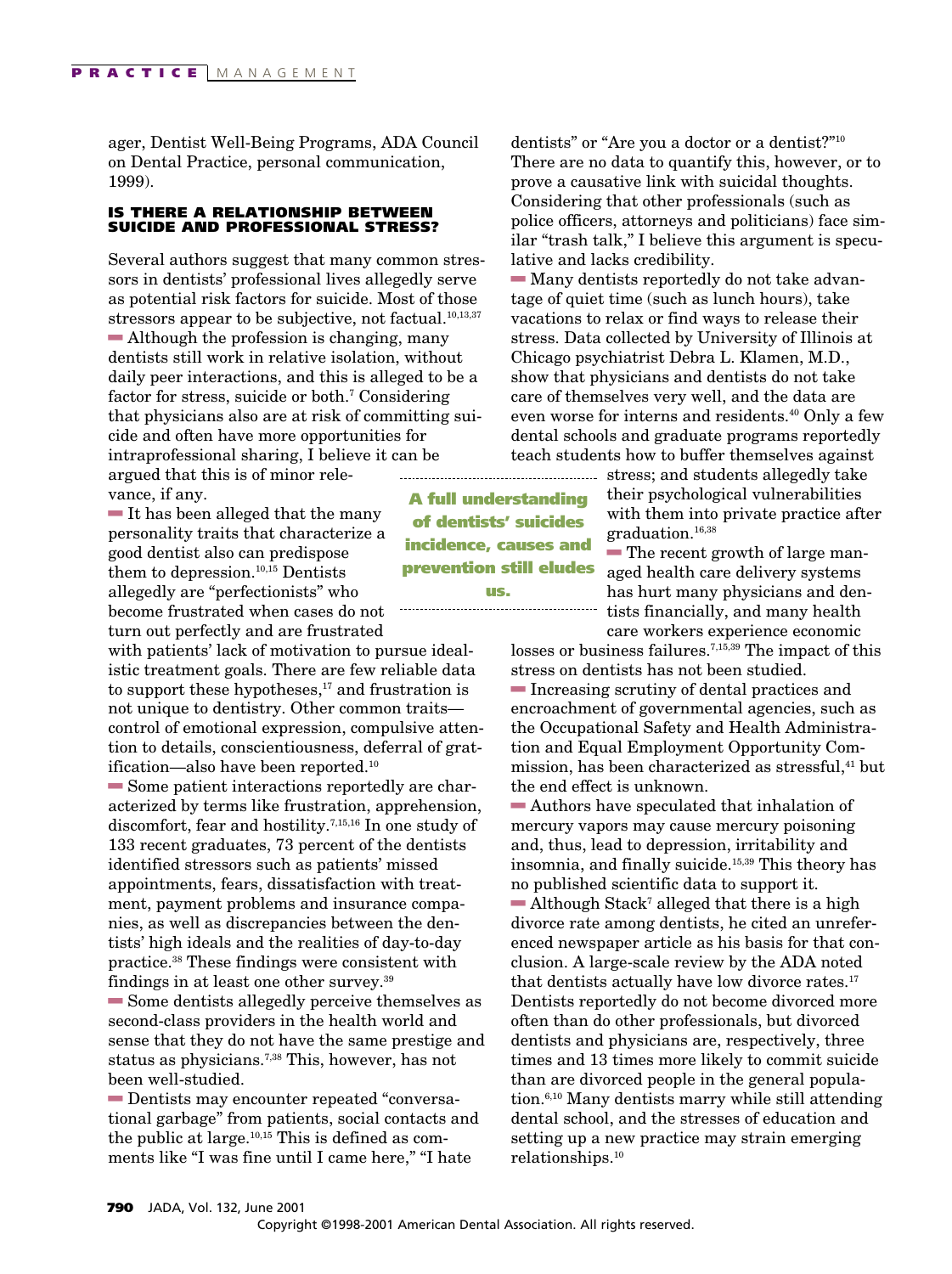#### **HOW DO DENTISTS BUFFER STRESS?**

Since the stressors of dental practice are not likely to go away, analyzing what dentists reportedly do to buffer against stress becomes relevant. Surveys suggest that few dentists do anything to increase their protection against stress. In one study, 24 percent of the dentists surveyed said they did nothing, 32 percent said they used physical activity, and 13 percent reported they just "coped."41 Only 10 percent said they took any time off from practice, and only 6 percent had a hobby.

#### **WHAT DO DENTAL SCHOOLS TEACH ABOUT STRESS AND SUICIDE?**

I sent an informal survey to 54 accredited dental schools in the United States in September 1999. I conducted this survey to gather information on what programs are being offered to dental students, dental hygiene students and dental graduate students about stress recognition and management and professional suicide. I also wanted to determine what philosophies are shaping these programs. Thirty schools (55.6 percent) responded.

Of the responding schools, 27 (90.0 percent) offered predoctoral students at least some lectures on professional stress, but only seven (23.3 percent) taught dental hygiene students about stress, and only four (13.3 percent) offered any lectures to graduate students. The number of predoctoral lecture hours on stress varied widely, from 0.5 to 13.0 hours (mean, 4.15 hours), while the range of hours for graduate lectures varied from one to three hours (mean, 1.8 hours). Even fewer dental schools offered information on suicide awareness: nine (30.0 percent) to dental students, one (3.3 percent) to dental hygiene students and two (6.7 percent) to graduate students.

Nineteen schools (63.3 percent) offered lectures on stress during the first year of dental school, 10 (33.3 percent) during the second year, 13 (43.3 percent) during the third year and four (13.3) during the fourth year. Some schools reported offering lectures at more than one point in the students' curriculum. Four schools (13.3 percent) used outside consultants for the training, while 16 (53.3 percent) used internal faculty (for example, a psychologist or behavioral specialist). Eleven schools (36.6 percent) used partially trained faculty, whose primary positions were not in the area of behavioral management or psychology.

#### **AVAILABILITY OF COUNSELING SERVICES**

In my survey, I asked schools if they had a structured stress counseling program available for students who self-report having stress-related difficulties. Twenty-four of the 30 responding dental schools (80 percent) indicated they have such resources available. Three schools (10.0 percent) indicated they have plans to add such resources in the future.

I asked dental schools if there have been any student suicides or suicide attempts in the past decade. Seven schools (23.3 percent) with annual class sizes of 54 to 89 students had had a total of eight predoctoral cases of suicide attempt, and one school had had one suicide, committed by a graduate student.

Some schools offered comments. One indicated that it had found a high rate of depression among dental students, as measured by testing (no data provided). Several offered the opinion that professional stress is a factor of concern, but suicide risk is not.

#### **DISCUSSION**

Reviewing the past three decades of literature on professional stress and its relationship, if any, with dentists' suicides confirms that a full understanding of suicide's incidence, causes and prevention still eludes us. There is a body of evidence that health care professionals, including dentists, may be subject to stress, depression, disillusionment and vulnerability to suicidal ideation. There is, however, no conclusive evidence that they act on it any more often than any other matched group in our society.

Do we really believe that dentists are more stressed than police officers, emergency department health care workers or paramedics? In reality, there is no compelling evidence they are.

I requested current data on the incidence of dentists' suicide from the ADA, the American Association of Oral and Maxillofacial Surgeons, the American Insurance Institute and 11 of the largest life insurance companies in the United States. All reported that they do not collect such data.

There are few data in the literature to support or refute an alleged high burn-out rate among dentists. Bilodeau and colleagues<sup>42</sup> published a study in 1983 in which 28 U.S. Army dentists were monitored during a dental working day. There were no significant changes in heart rate or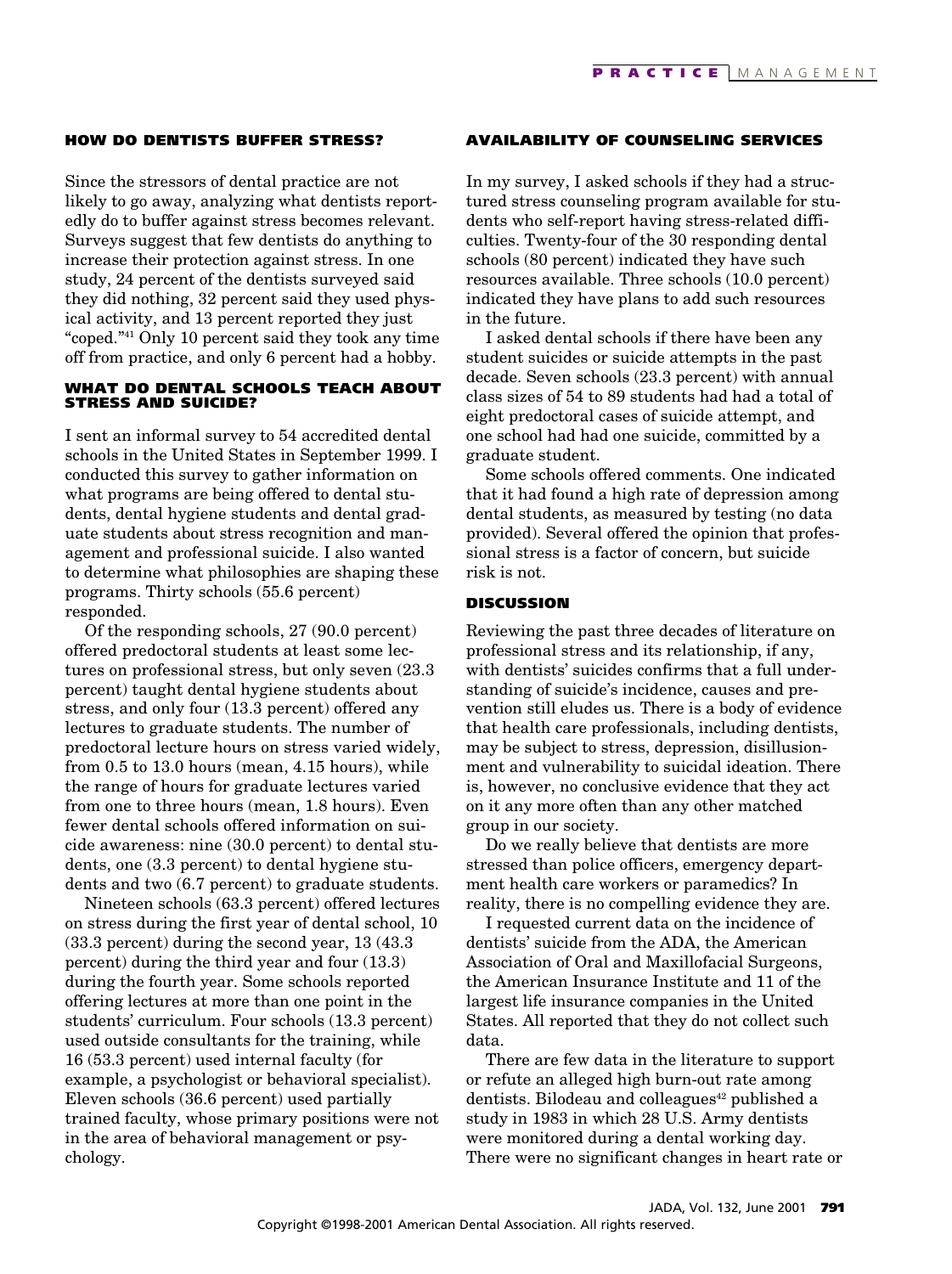ventricular rhythms noted when they treated difficult patients, and no unusual apprehension was evident. It is by no means clear that dentists burn out to any greater extent than any other professional group, but it would be helpful to have data to evaluate that aspect.

We still have little idea how best to implement prevention programs. Dental students experience stress before they attend dental school, experience stress in school and take their perceptions of stress with them as they enter the profession after graduation. Rarely during the journey from student to professional are students given the tools to buffer themselves against stress or made aware of programs to turn to if professional stress pushes them too far. Studies of U.S. medical students find that suicide is the second most common cause of death in medical school.<sup>23,25</sup> Stress does not appear to be any higher in that group than in dental or law students, however. $24$ 

In a study of 71 percent of the medical interns starting their training at a medical center, Clark and colleagues<sup>43</sup> reported that a significant percentage of interns came from families with histories of physical and chemical abuse, depression and schizophrenia. The authors cautioned, however, that the sample was too small from which to draw firm conclusions. Interns with family histories of depression experienced a higher incidence of depression. In 1987, the councils of scientific affairs at the AMA and the American Psychiatric Association confirmed many of these findings. $23$ Are there parallels in dentistry? We do not know.

Where do potentially suicidal, distressed dentists turn to for help? A German study noted that more than one-half of the physicians who committed suicide had mentioned their intention to end their lives to others; however, less than onehalf left suicide notes.<sup>21</sup> Their colleagues were either uninformed about the signs and symptoms of suicidal ideation or chose to ignore them. The symptoms of a professional who is becoming suicidal generally are noticeable months ahead of the event and are described in detail by Desjardins19 (Box, "Early Signs of Suicidal Ideation").

Dentists may feel that repercussions, such as loss of their licenses, practices or prestige, will result if they openly seek psychiatric care or counseling. In some cases, I believe American dentists may not be confident that self-referral into treatment programs will be greeted with understanding and helpfulness, as physicians experience in Canada.<sup>24</sup> The few lectures on stress

### **EARLY SIGNS OF SUICIDAL IDEATION.\***

- $\blacksquare$  Alcohol and/or substance abuse or addiction
- **Adverse changes in personality or** behavior
- $\blacksquare$  Signs of depression
- Recent adverse life event (for example, death or divorce)
- **Loss of confidence and working longer** hours with decreased productivity
- $\blacksquare$  Decreased interest in anything outside the office, including family (social withdrawal)
- **Postponing vacations**
- Excess interest in prestige and power
- $\blacksquare$  Atypical aggressiveness and hostility
- dVigorous denial and rationalization
- New lack of organization
- Use of expressions such as "ending it all."
- \* Based on Desjardins.<sup>19</sup>

education and management that are offered at continuing education meetings are sparsely attended by dentists, perhaps, in some cases, because they are in denial. If a stressed practitioner has cancer, a world of assistance becomes available; however, often little assistance is offered for professional stress and suicidal ideation, and even less is said about it. Increasing isolation then may fuel the stress and push the practitioner closer to a decision to attempt suicide.

We also need to understand more about whether professional stress contributes to incidence of malpractice, divorce, and alcohol or drug abuse.

Much of the stress that dentists experience is self-inflicted and a product of acting out their personal strivings and ambitions.<sup>41</sup> In other words, dentists themselves often are the source of most of the stress they experience. The literature is unclear whether the suicides in dentistry are the result of occupational stress or other factors such as malpractice, divorce, alcohol abuse, unfulfilled expectations or depression.<sup>7</sup>

#### **RECOMMENDATIONS**

Dentistry clearly needs more up-to-date data on and a better understanding of the causes of stress-related suicide before solutions can be proposed and to determine whether solutions are even necessary. In this article, I have identified several questions that I believe need to be clarified in future studies.

 $\blacksquare$  Has the incidence of dental suicides changed over time since the number of female and ethnic minority dentists has increased as the character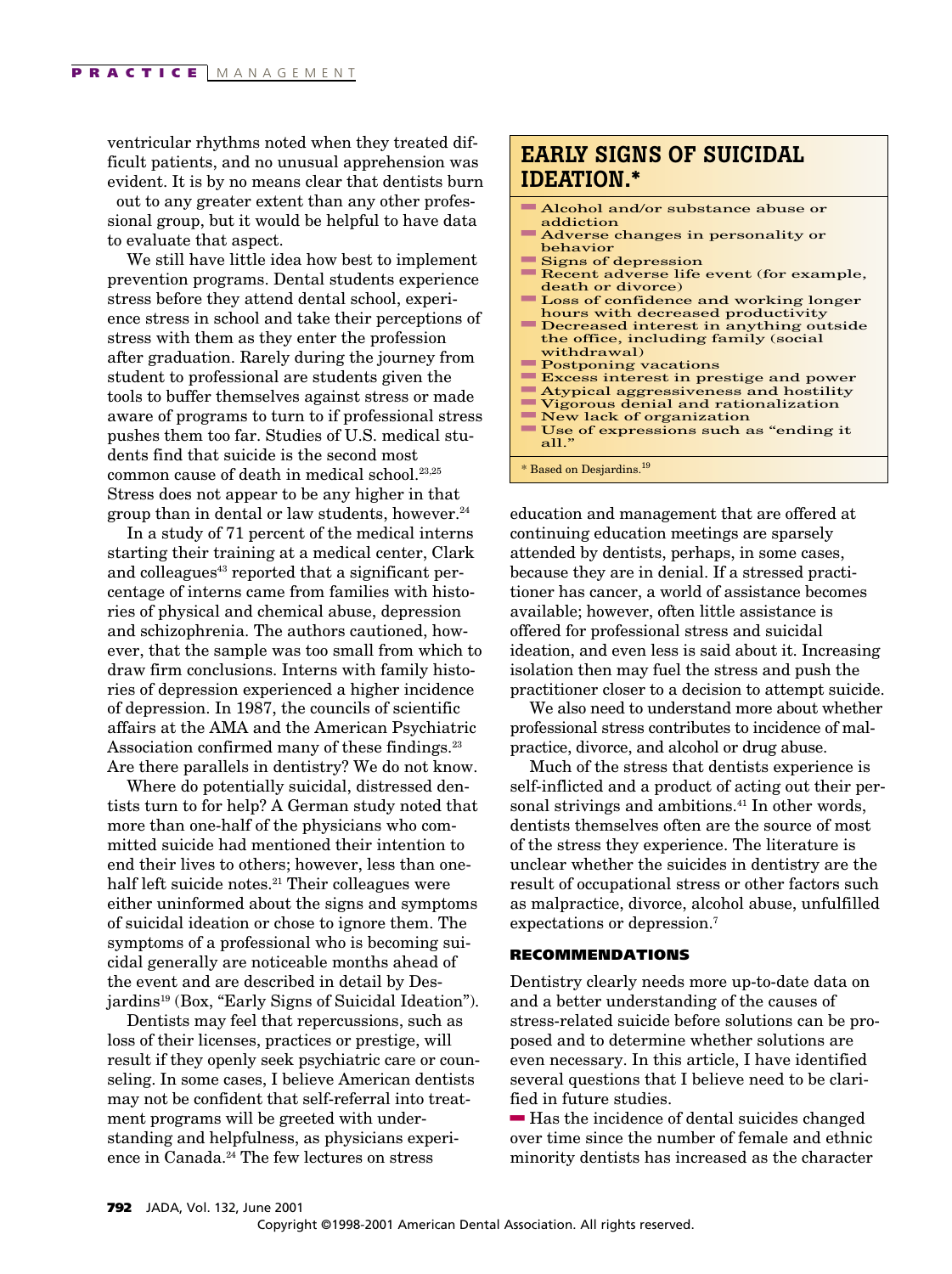

**Dr. Alexander is a professor, Department of Oral & Maxillofacial Surgery & Pharmacology, Baylor College of Dentistry, The Texas A&M University System Health Science Center, P.O. Box 660677, Dallas, Texas 75266- 0677, e-mail "ralexander@tambcd. edu". Address reprint requests to Dr. Alexander.**

of dental practice changed in recent years?

 $\blacksquare$  Are female dentists more susceptible to stress-related suicide, as female physicians appear to be?10,17-19

 $\blacksquare$  Are dentists' suicides causally related in any way to personal or practice stressors such as divorce or malpractice suits?  $\blacksquare$  Is there a definable relationship between smoking, caffeine intake or both and suicide, as studies in the nursing literature suggest? $28,29,37$  If so, do they affect men and women equally?

 $\blacksquare$  Are the personalities of those who are drawn to dentistry more susceptible to suicidal ideation than those of professionals in other white-collar occupations, as suggested by some physician studies?12,18,20

 $\blacksquare$  Do ADA or Academy of General Dentistry members really have lower suicide rates than nonmembers, as suggested in two studies? $2.8$  If so, can a cause be determined?

Early education and prevention efforts need to be intensified. Dental schools, as well as dental hygiene and graduate student programs, need to incorporate contemporary stress management lectures in their curricula, so students can learn the skills necessary to buffer stress early in their careers and take those skills into their practices. In fact, such programs also might help identify stress-prone people early in their careers and help them develop effective coping skills.<sup>22</sup>

#### **CONCLUSIONS**

There is no consistent statistical evidence available to prove that dentists are suicide-prone, and most reliable data suggest the opposite. Nevertheless, even if dentists' suicide rates are lower than those of the general public, the profession should be encouraged to openly and frankly discuss stress and suicidal ideation with colleagues who are at risk when their symptoms are noted. As is recommended by the medical profession, $25$ the warning signs and symptoms of a suicideprone practitioner should be as widely publicized as those of chemical abuse. New, updated, national suicide data collection efforts need to be widely encouraged. ■

1. United States Bureau of the Census, U.S. Department of Commerce. Statistical Abstract of the United States, 1999. 119th ed. Washington: U.S. Government Printing Office; 1999:100-1,103,837. 2. Simpson R, Beck J, Jakobsen J, Simpson J. Suicide statistics of dentists in Iowa, 1968 to 1980. JADA 1983;107(3):441-3.

3. Rothman MA. Suicide: not for dentists only. J Mo Dent Assoc 1981;61(1):26-7.

4. Mareth TR. Suicide and the family physician: clinical assessment of suicide risk. Tex Med 1977;73(10):57-63.

5. Lang-Runtz H. Stress in dentistry: it can kill you. J Can Dent Assoc 1984;50(7):539-41.

6. Shankle RJ. Suicide, divorce, and alcoholism among dentists, fact or myth? N C Dent J 1977;60(2):12-5.

7. Stack S. Suicide risk among dentists: a multivariate analysis. Deviant Behav 1996;17:107-18.

8. Bers GS. Dentist suicide: a problem? J Okla Dent Assoc 1980;71(1):14,21.

9. ADA Bureau of Economic Research and Statistics. Mortality of dentists, 1968 to 1972. JADA 1975;90:195-8.

10. Orner G, Mumma RD Jr. Mortality study of dentists: final report, December 30, 1976. Philadelphia: Temple University; 1976.

11. Revicki DA, May HJ. Physician suicide in North Carolina. South Med J 1985;78(10):1205-7.

12. Arnetz BB, Hörte LG, Hedberg A, Theorell T, Allander E, Malker H. Suicide patterns among physicians related to other academics as well as to the general population: results from a national long-term prospective study and a retrospective study. Acta Psychiatr Scand 1987;75:139-43.

13. Forrest WR. Stresses and self-destructive behaviors of dentists. Dent Clin North Am 1978;22(3):361-71.

14. Temple University School of Dentistry study of dentist suicide rates (press release). Chicago: ADA Bureau of Public Information; Jan. 31, 1977.

15. Hilliard-Lysen J, Riemer JW. Occupational stress and suicide among dentists. Deviant Behav 1988;9:333-46.

16. Wilson B. Stress in dentistry: national survey. Dent Management 1984;24:14-9.

17. ADA Bureau of Economic Research and Statistics. The occupation of dentistry: its relation to illness and death—a review of and comment on published research. JADA 1977;95:606-13.

18. Pitts FN Jr., Schuller AB, Rich CL, Pitts AF. Suicide among U.S. women physicians, 1967-1972. Am J Psychiatry 1979;136(5):694-6.

19. Desjardins M. Physician suicide: can something be done? Can Fam Physician 1997;43:1900-1.

20. Craig AG, Pitts FN Jr. Suicide by physicians. Dis Nerv Syst 1968;29(11):763-72.

21. Simon W. Suicide among physicians: prevention and postvention. Crisis 1986;7(1):1-13.

22. Robins E, Murphy GE, Wilkinson RH, Gasner S, Kayes J. Some clinical considerations in the prevention of suicide based on a study of 134 successful suicides. Am J Public Health 1959;49:888-99.

23. Results and implications of the AMA-APA Physician Mortality Project, Stage II: Council on Scientific Affairs. JAMA 1987;257:2949- 53.

24. Johnston C. Suicide totals for MDs sad reminder of stresses facing medicine, conference told. CMA J 1996;155(1):109-11.

25. Roy A. Suicide in doctors. Psychiatr Clin North Am 1985;8(2):377- 87.

26. Sakinofsky I. Suicide in physicians. Br J Psychiatry 1987;150:267-8.

27. Trinkoff AM, Eaton WW, Anthony JC. The prevalence of sub-

stance abuse among registered nurses. Nurs Res 1991;40(3):172-5. 28. Hawton K, Vislisel L. Suicide in nurses. Suicide Life Threat Behav 1999;29(1):86-95.

29. Katz RM. Causes of death among registered nurses. J Occup Med 1983;25(10):760-2.

30. Kelly S, Charlton J, Jenkins R. Suicide deaths in England and Wales 1982-92: the contribution of occupation and geography. Popul Trends 1995;80:16-25.

31. Roman E, Beral V, Inskip H. Occupational mortality among women in England and Wales. Br Med J 1985;291:194-6.

32. Powell EH. Occupation, status, and suicide: toward a redefinition of anomie. Am Sociol Rev 1958;23:131-9.

33. Doebbert G, Riedmiller KR, Kizer KW. Occupational mortality of California women, 1979-1981. West J Med 1988;149:734-40.

34. King AS, Threlfall WJ, Band PR, Gallagher RP. Mortality among female registered nurses and school teachers in British Columbia. Am J Ind Med 1994;26:125-32.

35. Gunnarsdottir H, Rafnsson V. Mortality among Icelandic nurses. Scand J Work Environ Health 1995;21:24-9.

36. Mino Y, Yasuda N, Fujimura T, Ohara H. Caffeine consumption